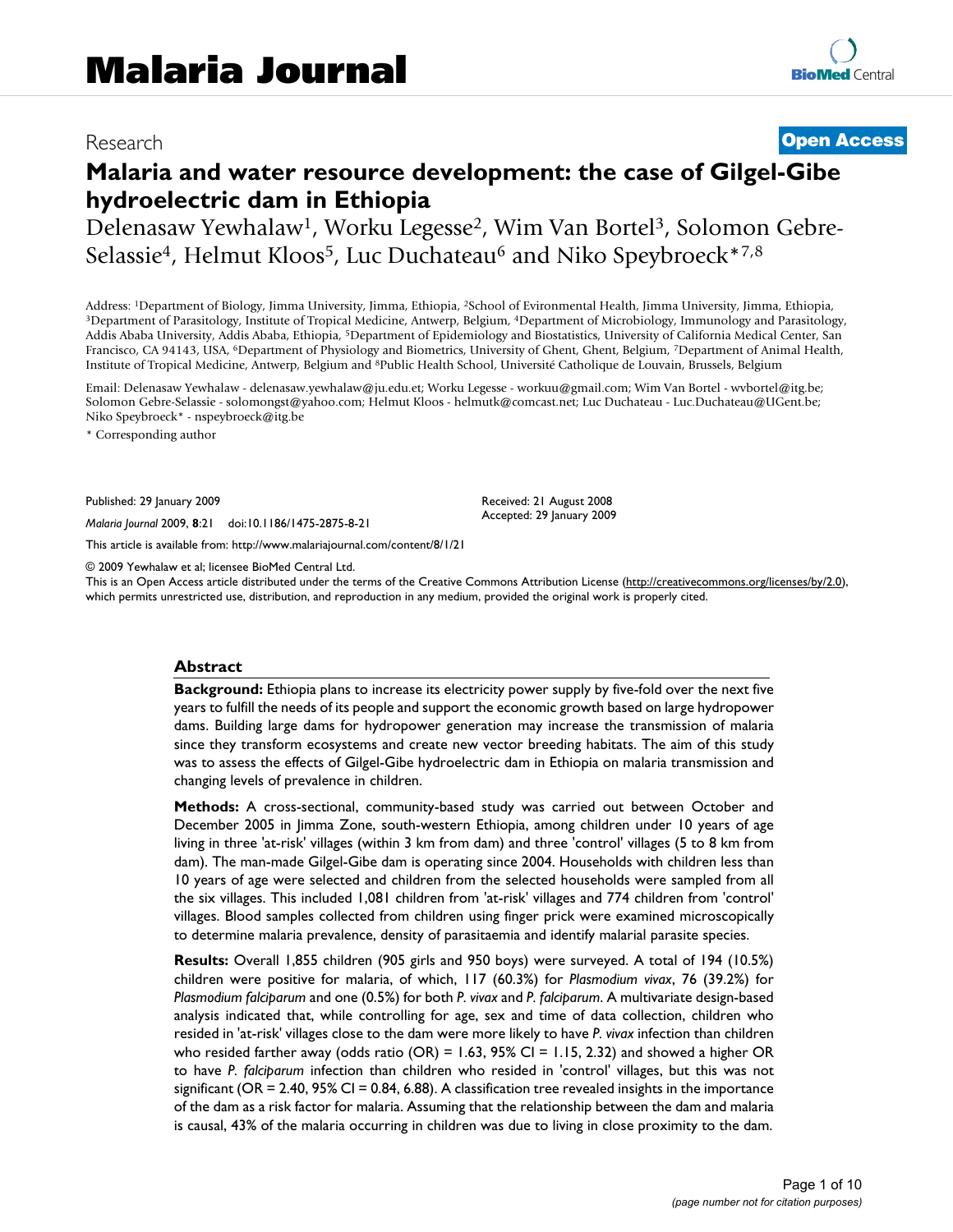**Conclusion:** This study indicates that children living in close proximity to a man-made reservoir in Ethiopia are at higher risk of malaria compared to those living farther away. It is recommended that sound prevention and control programme be designed and implemented around the reservoir to reduce the prevalence of malaria. In this respect, in localities near large dams, health impact assessment through periodic survey of potential vectors and periodic medical screening is warranted. Moreover, strategies to mitigate predicted negative health outcomes should be integral parts in the preparation, construction and operational phases of future water resource development and management projects.

#### **Background**

Malaria is one of the most important causes of morbidity and mortality in tropical and sub-tropical countries. It is responsible for more than one million deaths each year [1]. The estimated annual global incidence of clinical malaria is 500 million cases [2]. Recent estimates indicate that more than two billion people are exposed to malaria risk in about 100 countries. Close to 90% of all malaria infections occur in sub-Saharan Africa, where malaria causes an estimated 40% of fever episodes [3-5]. More than 90% of the deaths occur in children under five years of age in Africa [6]. Most of the infections and deaths in highly endemic areas occur in children and pregnant women, who have little access to health systems [7-9]. Malaria in children is complicated by anaemia, neurological sequels from cerebral compromise, respiratory distress and sub-optimal cognitive and behavioural development [10].

Malaria transmission varies among communities largely due to environmental factors, such as proximity to breeding sites [11]. Many water resources development and management projects result in local outbreaks of malaria and other vector-borne diseases such as schistosomiasis [12], lymphatic filariasis [13] and Japanese encephalitis [14]. These outbreaks can be attributed to an increase in the number of breeding sites for mosquitoes, an extended breeding season and longevity of mosquitoes, relocation of local populations to high-risk reservoir shorelines and the arrival of migrant populations seeking a livelihood around the newly created reservoirs [15-19].

In Ethiopia, approximately 75% of the total area is estimated to be malarious, with 68% of the total population (52 million people) being at risk of infection [16]. According to the national health services statistics, malaria is among the top 10 leading causes of morbidity [16]. Proximity to micro-dams which were constructed for small irrigation development schemes is considered as one of the risk factors for increased malaria incidence [18-20]. The actual malaria cases that occur annually throughout the country are estimated to be 4–5 million [21]. Malaria is responsible for 30–40% of outpatient visits to health facilities, 10–20% of hospital admissions and 10–40% of severe cases in children under five years of age [22]. Most transmission takes place following cessation of rains [23]. Previous studies showed that malaria was more prevalent in villages that were close to small irrigation dams than in those farther away [19,20]. Ethiopia plans to increase its electricity power supply by five-fold over the next five years based on large hydropower dams to fulfill the needs of its people and support the economic growth based on large hydropower dams [24]. Ethiopia's power security is already over 85% dependent on hydropower and could grow to over 95% depending on whether all hydropower dams under construction are commissioned. Eight hydropower dams account for over 85% of Ethiopia's existing 767 MW generating capacity. Five additional hydropower sites with a combined capacity of 3,125 MW are currently under construction. Thus, it is important to look at a variety of impacts from the reservoir as it may create health problems and diseases such as malaria, schistosomiasis and lymphatic filariasis that often increase because reservoirs provide habitat for vectors (eg. mosquitoes) and intermediate hosts (eg. snails). Such investigations will also help in planning, designing and monitoring future dams.

Gilgel-Gibe hydroelectric dam, created by impounding the water of the Gilgel-Gibe River in south-western Ethiopia, is currently the largest supply of power (184 MW) in Ethiopia and is operating since 2004. During the construction of the dam, many people were relocated upstream of the reservoir, although some still remain close to the buffer zone (500–800 m from the reservoir edge at full supply level) surrounding the lake. The location of the rural villages near the newly formed reservoir may increase malaria transmission, assuming that this reservoir contributes directly or indirectly to the presence of breeding places for malaria vectors. Studies in various African countries indicate that the flight range of different species of *Anopheles* ranges from 0.8 km (*An. funestus*) [25] to an average of 1 to 1.6 km (*An. gambiae s.s*) [26], and the maximum flight range of anopheline vector mosquitoes is about 3 km [27-29].

The current study investigates the possible effects of Gilgel-Gibe hydroelectric dam on malaria transmission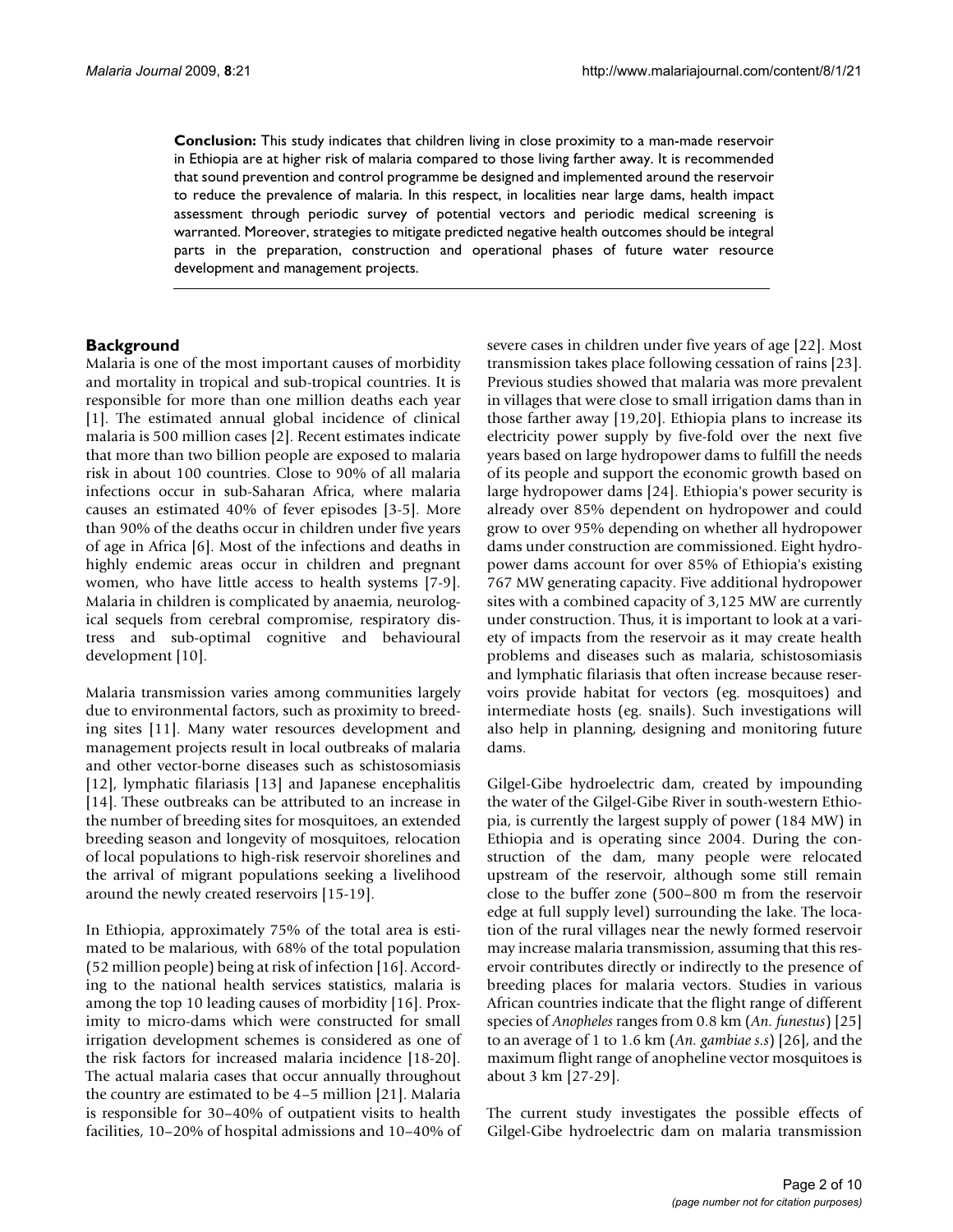and prevalence among children below the age of 10 years, focusing on the distribution of infection in relation to distance of villages from the reservoir shore. Results may further guide the development of appropriate malaria interventions for communities living around the reservoir.

#### **Materials and methods** *Study site and population*

The study area is located 260 km south-west of the capital, Addis Ababa in Oromia Regional State, south-western Ethiopia near Gilgel-Gibe hydroelectric dam. The study area lies between latitudes 7°42'50"N and 07°53'50"N and between longitudes 37°11'22"E and 37°20'36"E, at an altitude of 1,734–1,864 m above sea level. The area has a sub-humid, warm to hot climate, receives between 1,300 and 1,800 mm of annual rainfall and has a mean annual temperature of 19°C. The main socio-economic activities of the local communities are mixed farming involving the cultivation of staple crops (maize, teff and sorghum), and cattle and small stock raising. The study villages are located in Omo-Nada, Kersa and Tiro-Afeta districts (*weredas*) and have similar settlement pattern, have access to health services and are socio-economically similar. Census results taken between August and September 2005 showed a population of 6,985 in the study villages. All the communities residing in the study villages belong to the Oromo ethnic group, which is one of the largest ethnic groups in Ethiopia. The reservoir covers an area of 62 km2 and is located at an altitude of 1,671 m. There are no other permanent water bodies or impoundments other than the reservoir found around the six study villages.

### *Study design*

A cross-sectional house-to-house survey was conducted between October and December 2005 in six villages located around the reservoir created by the newly constructed Gilgel-Gibe hydroelectric dam. Sampling was carried out by stratified cluster survey. Three villages within 3 km of the reservoir (Dogosso, Budo and Osso) and three villages located 5–8 km from its shore (Shakamsa, Sombo and Yebo) were randomly selected and designated as 'atrisk' and 'control' villages, respectively. The selection of 'at-risk' and 'control' villages was based on the established flight range of anopheline vector mosquitoes as described elsewhere in this paper [27-29]. 1, 855 children (1,081 and 774 from 'at-risk' and 'control' villages, respectively) who had lived for at least six months in those selected villages were included in the study. Bed net distribution was not started in the study villages until the end of this study but there was malaria control activity through indoor residual spraying, using DDT and malathion, which stopped four months prior to the study in both villages.

### *Parasitological investigation*

A parasitological study was carried out for three months (October-December 2005) to investigate the difference in malaria prevalence between 'at-risk' and 'control' villages and to characterize malaria in the area. During the survey, socio-demographic data were collected and house-tohouse visits were made each month to collect blood samples from every child less than 10 years of age and thick and thin films were prepared directly from finger prick blood samples. Blood sample collection, preparation, staining technique and microscopic identification of *Plasmodium* species were performed as per standard methods [30]. The thick film served to confirm the presence or absence of the parasite, whereas the thin film was to identify the *Plasmodium* species. The initial thick films were considered negative if no parasites were seen in at least 100 oil-immersion fields of the thick film [31]. For positive slides, species and presence or absence of gametocytes was recorded. All blood films were initially read on site or at Omo-Nada District Health Center Laboratory by trained laboratory technicians. Films positive for parasites and a 10% sample of films negative for parasites were subsequently re-examined by an independent senior technician at Jimma University Specialized Hospital Laboratory. The senior microscopist was blinded to the previous microscopy results. The parasite density was counted per 300 leukocytes and was then expressed as number of parasites per microliter by assuming an average leukocyte concentration of 8,000 leukocytes/μl [32]. All *Plasmodium* positive children were treated according to the national malaria treatment guideline of the Government of Ethiopia [33].

### *Statistical methods*

Data were entered in and analysed with the statistical programme STATA 10 software package (StataCorp, Texas, USA). Prevalence rates were calculated from monthly positive cases. The prevalence of *Plasmodium falciparum* and *Plasmodium vivax* was calculated across age, village of residence and month of infection. Logistic regressions were conducted to check for any significant differences in the proportions of malaria cases between 'at-risk' and 'control' communities both in a univariate manner and controlling for age, sex and month. The clustering at village level was taken into account in the logistic regression models (univariate as well as multivariate) by using a marginal model with the Taylor series linearization method for estimating the variances.

### *Classification tree*

To investigate the potential complex interactions between the different determinants in explaining the presence of the parasite, classification trees (CART) were used [34]. This technique can be used to investigate how the available determinants can be used in creating homogenous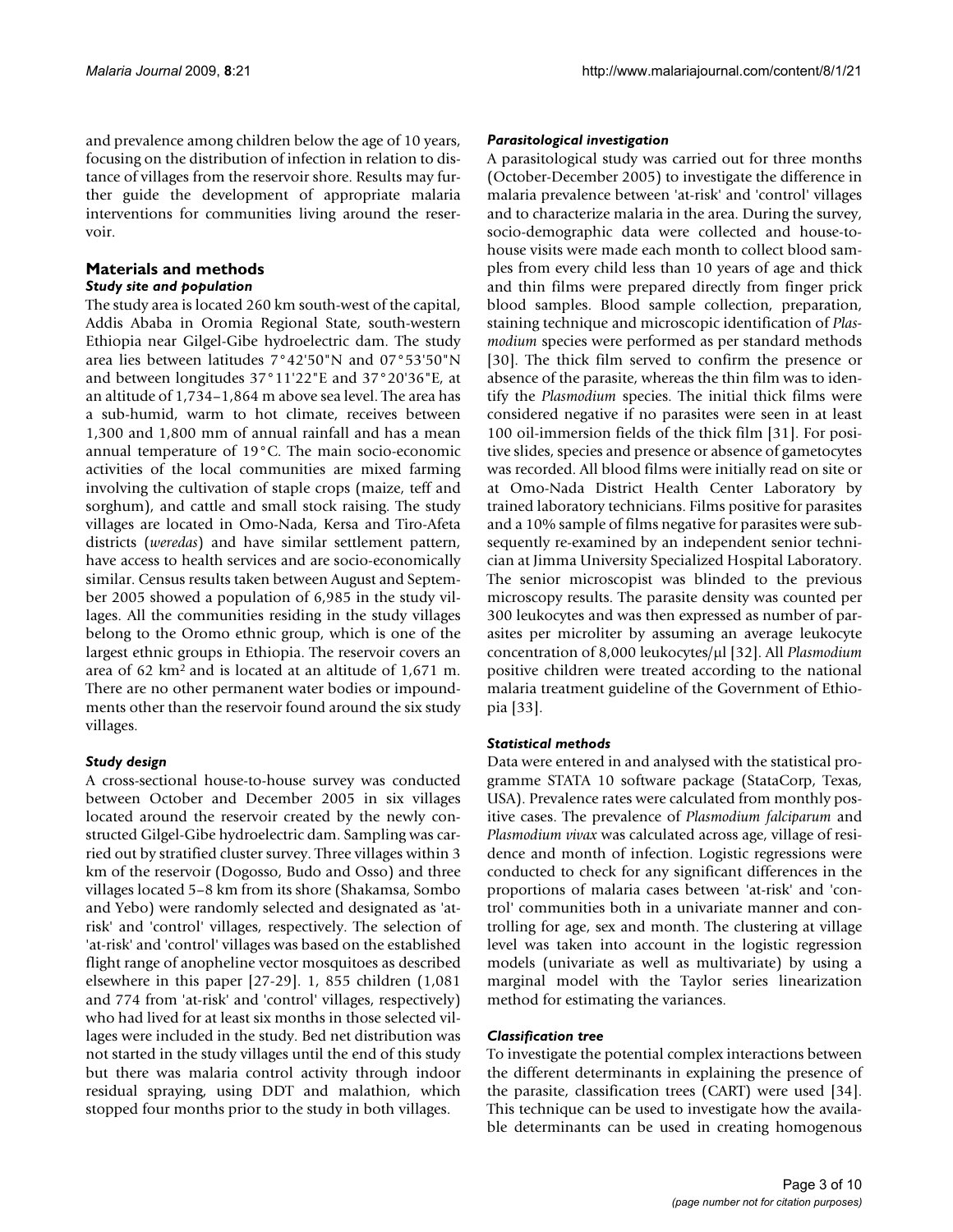subgroups, with either high or low prevalences. CART models are fitted by binary recursive partitioning of a multidimensional covariate space, in which the dataset is successively split into increasingly homogeneous subsets until a specified criterion is stratified. The minimum error tree was selected. CART provides a predictor ranking (variable importance) based on the contribution predictors make to the construction of the tree. This indicates how important the different independent variables are in determining the division. Importance is determined by playing a role in the tree, either as a main splitter or as a surrogate. Variable importance, for a particular predictor, is the sum across all nodes in the tree of the improvement scores that the predictor has when it acts as a primary or surrogate splitter. It is thus possible that a variable enters the tree as the top surrogate splitter in many nodes, but never as the primary splitter. Such a surrogate splitter will turn out as very important in the variable importance ranking provided by CART. More details on this technique can be found in [35].

### *Prevalence fraction*

The cross-sectional study allows to compute a prevalence ratio (PR) which is computed as follows:  $p(D+|E+)/$  $p(D+|E-)$  with p a probability, D+: positive case, E+: living close to the dam and E-: living away from the dam. The 'prevalence fraction (exposed)' was calculated using the relation that PrFe = (PR-1)/PR. The PrFe expresses the proportion of disease in exposed individuals that is due to the exposure, assuming that the relationship is causal. Alternatively, the indicator can be viewed as the proportion of infections in the exposed group that would be avoided if the exposure were removed.

### *Ethical considerations*

Ethical approval for this study was obtained from Jimma University Research and Ethics Committee. Communal consent was first obtained then children were recruited after informed oral consent was sought from their parents or guardians of each child before a child was enrolled in the study.

### **Results**

Of the 1,855 children below the age of 10 years examined in this study, 905 (48.8%) were girls and 950 (51.2%) were boys. The mean age of children was 4.7 years and the number of children surveyed from 'at-risk' and 'control' communities was 1,081 (58.3%) and 774 (41.7%), respectively. Of the children in 'at-risk' communities, 528 (48.8%) were boys and 553 (51.2%) girls while in 'control' communities, 377 (48.7%) were boys and 397 (51.3%) were girls. Overall, 194 (10.5%) of the sampled children were positive for malaria, of which, 117 (60.3%) were positive for *P. vivax*, 76 (39.2%) for *P. falciparum* and one (0.5%) for both *P. vivax* and *P. falciparum*.

Highest *P. vivax* (60.7%) and *P. falciparum* (57.9%) positivity rates were observed in October. The *P. vivax* prevalence varied from 5.9% in children <1 year of age to 6.4% in those 5–9 years of age. The *P. falciparum* prevalence varied from 4.2% in children <1 year of age to 3.8% in those 5–9 years of age.

Table 1 shows demographic, distance and temporal relationships with malaria infection. The monthly *P. vivax* point prevalence during the three months ranged from 0.8% to 10.0% and form 2.3% to 5.9% in 'at-risk' and 'control' villages, respectively. Monthly *P. falciparum* point prevalence during the three months ranged from 2.7% to 6.9% and from 1.2% to 4.0% in 'at-risk' and 'control' villages, respectively (Table 1). The peak prevalence rate for *P. vivax* was observed in October and gradually decreased during November to December, while the prevalence rate for *P. falciparum* showed a late increase in December (Figure 1).

The *P. vivax* prevalence was significantly higher in 'at-risk' communities compared to the 'control' communities in November (OR = 2.00, 95% CI = 1.38, 2.92) and the *P. falciparum* prevalence was significantly higher in 'at-risk' communities in December (OR = 4.78, 95% CI = 1.03, 22.23) (Table 1). Differences between the two communities in malaria globally (*P. vivax* and *P. falciparum* together) were obvious and statistically significant in all months ( $p < 0.01$ ).

In general, significantly higher malaria prevalence was observed in children living within 3 km from the reservoir than those living farther away ( $OR = 1.81$ ,  $95\% CI = 1.17$ , 2.79 for *P. vivax* and OR = 2.57, 95% CI = 1.01, 6.57 for *P. falciparum*) (Table 1). *P. vivax* prevalence rates differed significantly between 'at-risk' and 'control' communities among children 1–4 years of age (OR =  $1.81$ , 95% CI = 1.21, 2.71) and *P. falciparum* prevalence rates differed significantly between 'at risk' and 'control' communities among 5–9 years of age (OR =  $17.4$ , 95% CI =  $1.22$ , 249.24).

Moreover, in a multivariate analysis controlling for age, sex and time of data collection, it appeared that children who resided in 'at-risk' villages close to the dam were more likely to have a *P. vivax* infection than children who resided in 'control' villages (OR =  $1.63$ , 95% CI =  $1.15$ , 2.32) (Table 2). The results in Table 2 further indicate a *P. vivax* infection difference between boys and girls, however this was not significant at the  $0.05$  level ( $p = 0.054$ ). The multivariate analysis indicated that, while controlling for age, sex and time of data collection, children who resided in 'at-risk' villages close to the dam had a higher OR to have *P. falciparum* infection than children who resided in 'control' villages but this was not significant at the 0.05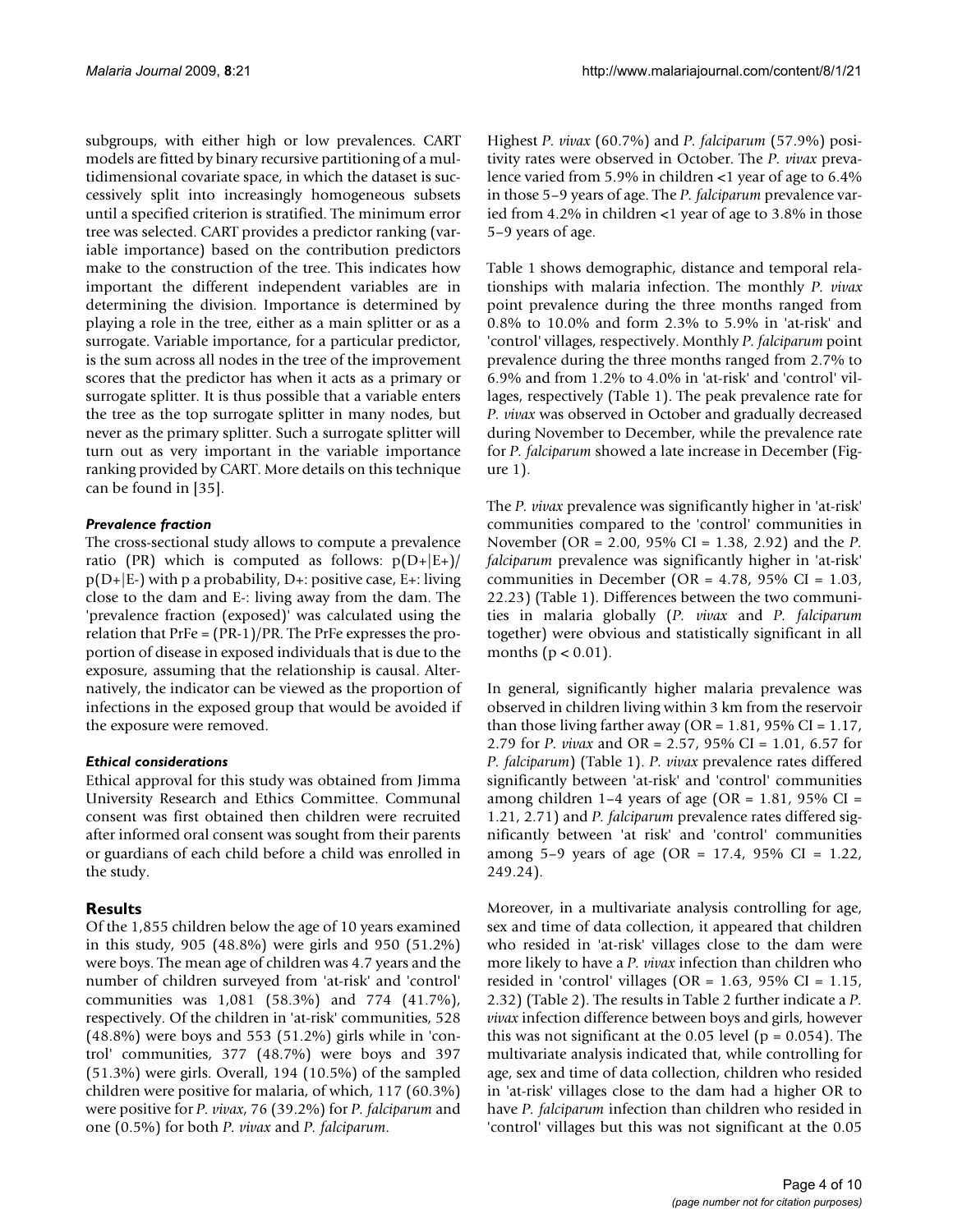|                    | P <sub>V</sub> |                                   | Pf             |                         |
|--------------------|----------------|-----------------------------------|----------------|-------------------------|
| Variable           | Rate           | Crude OR (95% CI)                 | Rate           | Crude OR (95% CI)       |
| Age (years)        |                |                                   |                |                         |
| <1 'control'       | $4/96$ (4.2%)  |                                   | $3/96$ (3.1%)  |                         |
| 'at-risk'          | 13/190 (6.8%)  | 1.69(0.52, 5.52)                  | 9/190(4.7%)    | 1.54(0.49, 4.79)        |
| I-4 'control'      | 18/396 (4.5%)  |                                   | 13/396 (3.3%)  |                         |
| 'at-risk'          | 34/429 (7.9%)  | $1.81$ (1.21, 2.71) <sup>**</sup> | 23/429 (5.4%)  | 1.67 (1.42,6.66)        |
| 5-9 'control'      | 12/282 (4.3%)  |                                   | 1/282(0.4%)    |                         |
| 'at-risk'          | 36/462 (7.8%)  | 1.9(0.76, 4.77)                   | 27/462 (5.8%)  | $17.4$ (1.22,249.24)**  |
| Village/groups     |                |                                   |                |                         |
| 'control'          | 34/774 (4.4%)  |                                   | 17/774 (5.4%)  |                         |
| 'at-risk'          | 83/1081 (7.7%) | $1.81$ (1.17,2.79)**              | 59/1081 (2.2%) | $2.57$ (1.01,6.57)**    |
| Month              |                |                                   |                |                         |
| October 'control'  | 15/253 (5.9%)  |                                   | 10/253 (4.0%)  |                         |
| 'at-risk'          | 56/559 (10.0%) | $1.76$ (0.88, 3.53) <sup>*</sup>  | 34/559 (6.1%)  | 1.57(0.32,7.71)         |
| November 'control' | 13/260 (5.0%)  |                                   | $3/260$ (1.2%) |                         |
| 'at-risk'          | 25/262 (9.5%)  | $2.00$ (1.38, 2.92) <sup>**</sup> | 7/262 (2.7%)   | 2.35(0.17,32.73)        |
| December 'control' | 6/261(2.3%)    |                                   | $4/261$ (1.5%) |                         |
| 'at-risk'          | 2/260(0.8%)    | 0.33(0.02, 4.96)                  | 18/260 (6.9%)  | 4.78 $(1.03, 22.23)$ ** |

**Table 1: Demographic, distance and temporal relationships with malaria infection,** *Plasmodium vivax* **(Pv) and** *Plasmodium falciparum*  **(Pf), in Gilgel-Gibe dam area, south-western Ethiopia, 2005**

 $*$  = significant at 0.1 level  $^{**}$  = significant at 0.05 level



#### trol' villages (+-signs) **Figure 1** Prevalence rates for *P. vivax* in 'at-risk' (squares) and 'control' villages (circles) and for *P. falciparum* in 'at-risk' (x-signs) and 'con-

**Prevalence rates for** *P. vivax* **in 'at-risk' (squares) and 'control' villages (circles) and for** *P. falciparum* **in 'at-risk' (x-signs) and 'control' villages (+-signs)**.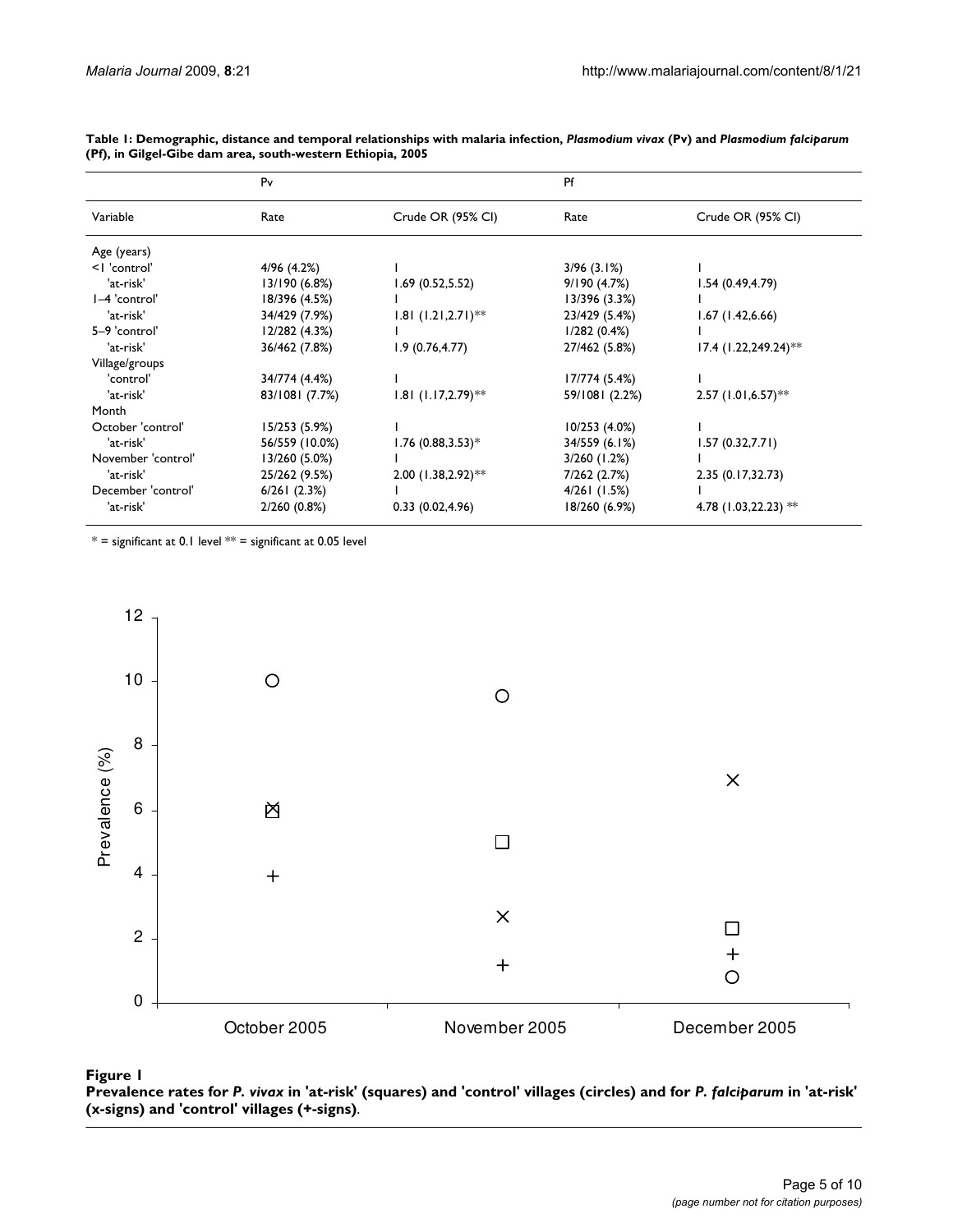| Variable  |           | Adjusted<br>OR Pv | p-value                  | Adjusted<br>OR Pf | p-value                  | Adjusted OR Plasmodium postivity | p-value   |
|-----------|-----------|-------------------|--------------------------|-------------------|--------------------------|----------------------------------|-----------|
| Village   | 'at risk' | 1.63              | $0.015$ **               | 2.40              | $0.085 *$                | 1.97                             | $0.013**$ |
|           | 'control' | 00.1              | $\overline{\phantom{a}}$ | 1.00.             | $\overline{\phantom{a}}$ | 00.1                             | --        |
| Month     | October   | 1.00              | $\overline{\phantom{a}}$ | 1.00              | $- -$                    | 00.1                             | --        |
|           | November  | 0.88              | 0.428                    | 0.39              | 0.199                    | 0.68                             | 0.200     |
|           | December  | 0.18              | $0.096 *$                | 0.89              | 0.828                    | 0.41                             | $0.062*$  |
| Age (yrs) | $\leq$    | 1.00              | $\overline{\phantom{a}}$ | 1.00              | --                       | 00.1                             | --        |
|           | $I-4$     | 1.19              | 0.209                    | I.I7              | 0.241                    | 1.20                             | $0.083*$  |
|           | $5 - 9$   | 1.15              | 0.710                    | .94               | 0.890                    | 0.1                              | 0.837     |
| Sex       | Male      | 00.1              | $-$                      | 00.1              | $-$                      | 00.1                             | $- -$     |
|           | Female    | 1.79              | 0.054                    | 0.87              | 0.541                    | 1.33                             | 0.146     |

**Table 2: Adjusted odds ratios (ORs) using a design-based logistic regression of malaria infection for** *Plasmodium vivax* **(Pv) and**  *Plasmodium falciparum* **(Pf) by age, gender, month and village of residence in Gilgel-Gibe dam area, south-western Ethiopia, 2005.**

 $*$  = significant at 0.1 level  $**$  = significant at 0.05 level



**Figure 2 Classification tree of the risk factors for** *P. vivax* **infection**.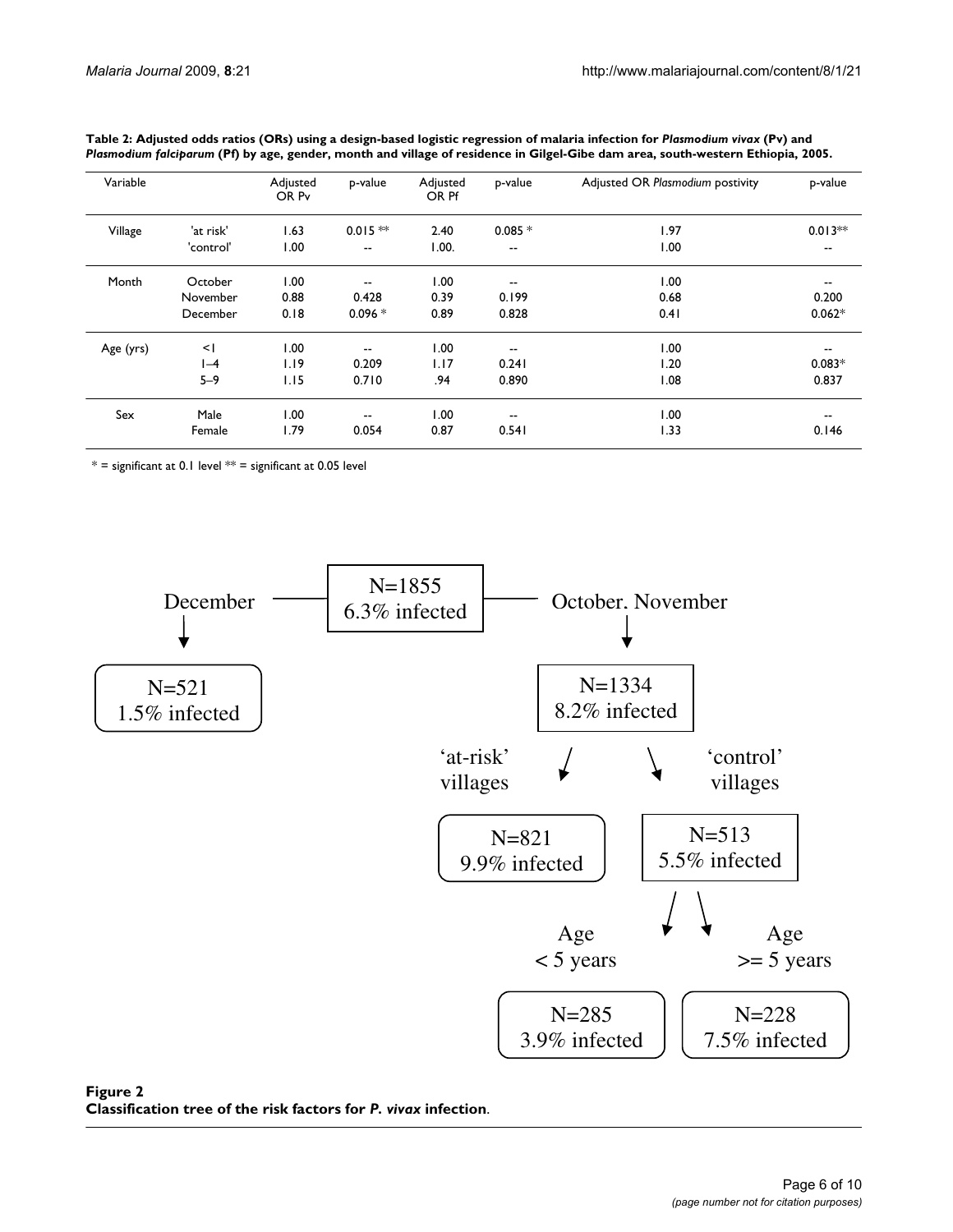level (OR = 2.40, 95% CI = 0.84, 6.88). Finally, while controlling for age, sex and time of data collection, children who resided in 'at-risk' villages close to the dam were at a higher risk to have a *Plasmodium* infection (*P. falciparum* and *P. vivax* combined) than children who resided in 'control' villages (OR = 1.97, 95% CI = 1.24, 3.12) (Table 2).

Figure 2 shows the classification tree for *P. vivax* reproduced by CART. The children are first split into two groups: those sampled in December (prevalence = 1.5%) and those sampled in October-November (prevalence = 8.2%). The group of children sampled in October-November was further split in children living in 'at-risk' communities (prevalence = 9.9%) and those living in 'control' communities (prevalence = 5.5%). The group of children living in 'control' communities was further split in children of age below 5 years (prevalence = 3.5%) and above 5 years (prevalence = 7.5%). According to the overall discriminatory power (i.e. the relative importance) in the CART analysis, month emerged as the strongest overall discriminating risk factor for a *P. vivax* infection (Score  $(Sc) = 100$ , followed by village type  $(Sc = 20.21)$  and age  $(Sc = 8.73)$  and sex  $(Sc = 2.19)$ . The classification tree corresponds well with the *P. vivax* trends in Figure 1. Indeed, the trends show that in December the *P. vivax* prevalences in 'at-risk' and 'control' communities are both low and that the difference between 'at-risk' and 'control' communities are especially clear in October-November.

Figure 3 shows the classification tree for *P. falciparum* reproduced by CART. Children are first split into children living in 'at-risk' communities (prevalence = 5.5%) and those living in 'control' communities (prevalence = 2.2%). The group of children living in 'at-risk' communities was further split in children sampled in November (prevalence = 2.7%) and those sampled in October and December (prevalence = 6.3%). According to the overall discriminatory power in the CART analysis, village type emerged as the strongest overall discriminating risk factor for malaria *P. falciparum* infection (Sc = 100), followed by month ( $Sc = 41.3$ ). The other variables, age and sex had a zero-Score. The classification tree corresponds well with the *P. falciparum* trends in Figure 1. The trends show that P. *falciparum* prevalences are lower in 'control' communities and that in 'at- risk' communities the prevalences were lower in November.

The 'prevalence fraction (exposed)' PrFe, for malaria (*P. vivax* and *P. falciparum* together), measuring the effect of the dam, was calculated using prevalence ratio  $p(D+|E+)/$  $p(D+|E-) = 7.7/4.4 = 1.75$  and is PrFe =  $(PR-1)/PR = 0.43$ . This means that 43% of the malaria occurring in children can be attributed to the dam, assuming that the relationship is causal.

## **Discussion**

In this study, after controlling for age, sex and time, the prevalence of *P. vivax* (7.7%) in children who reside with in 3 km of the reservoir created by the Gilge-Gibe hydroelectric dam was significantly higher than in children living in more distant villages (4.4%) although the villages have a similar eco-topography. *Plasmodium falciparum* prevalence rates in 'at-risk' communities (5.4%) were higher than in 'control' communities (2.2%), but the difference



**Figure 3 Classification tree of the risk factors for** *P. falciparum* **infection**.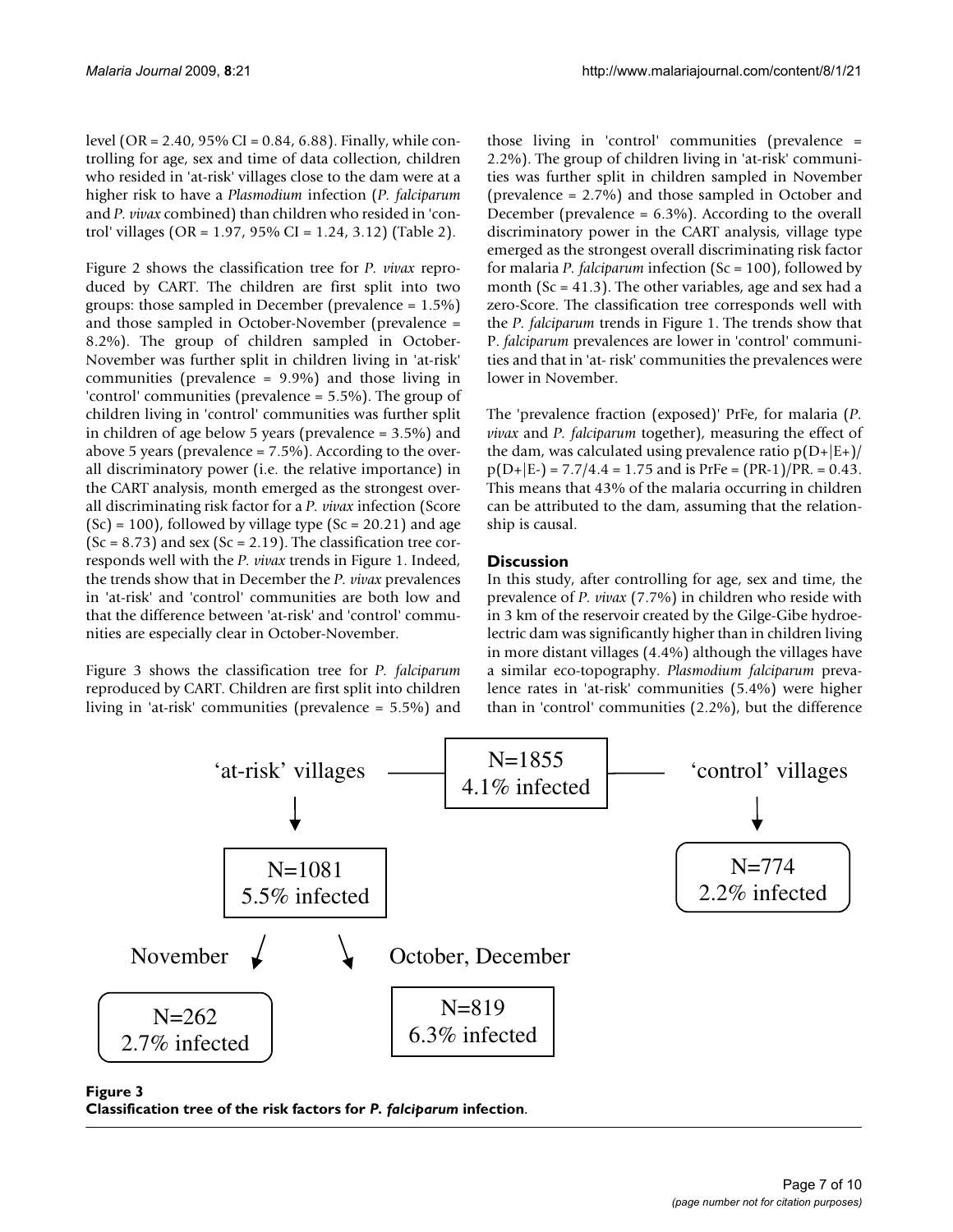showed no statistical significance (p-value = 0.085). Overall, the *Plasmodium* prevalence near the reservoir was statistically higher as compared to the *Plasmodium* prevalence in more distant communities (p-value  $= 0.013$ ). The main reason for the higher prevalence of malaria among children living close to the reservoir may be due to the manmade ecological transformations, which may influence the presence of mosquito-breeding site and might have an impact on the behaviour, parity rate and longevity of malaria vectors of the study area. A similar study in Cameroon showed a malaria prevalence of 36% in residents living in close proximity to a man-made lake compared with a prevalence of 25% in a village 14 km away [36]. In India, a 2.4-fold increase in malaria cases and an over four-fold increase in annual parasite incidence were recorded among children in villages close to a reservoir as compared to more distant villages [37]. A high malaria prevalence, up to 47%, was recorded around the Mantali dam in Senegal, constructed to provide hydropower and irrigation, compared to prevalences of 27.3% and 29.6% in two communities downstream the dam [38]. Risk factors for malaria infections in the Gilgel-Gibe area might be proximity to the dam, as the low socioeconomic status, the health infrastructure and the malaria control methods appear to be similar in 'at-risk' and 'control' communities.

This study indicates that children between the age of one and four years tend to have a higher malaria prevalence than children below the age of one year (p-value =  $0.083$ , non-significant for *P. vivax* and *P. falciparum* together). This could be because the older children, in contrast to younger children, spend outdoors in the evening when peak biting activities of malaria vector mosquitoes are high or the greater use of anti-malarial drugs in early childhood [39]. A similar study in Gabon showed lower malaria prevalence in children less than six months (3.7%) than in children at the age of 47 months (47.5%) [40], which was attributed to low number of children less than one year of age and immunity acquired from mothers as difference in the risk of infection among different age groups could be associated to differences in the immunological status. The risk of infection first increases with age and then decreases when the individual reaches a certain degree of immunity due to exposure to the parasite. This was indicated in the study reported in this paper as well. *Plasmodium* prevalence rates in children between one and four years, below one year and children age of 5–9 years showed no statistically significant differences.

According to several reviews, *P. falciparum* is the dominant species in Ethiopia, followed by *P. vivax*, accounting for 60% and 40% of all malaria cases, respectively [16,41]. In the present study, the predominant species was *P. vivax* followed by *P. falciparum*. *Plasmodium vivax* was found in 117 (60.3%) children, *P. falciparum* in 76 (39.2%) and

mixed infection in one (0.5%) child. The other two *Plasmodium* species, *P. malariae* and *P. ovale* were absent. A similar distribution (69% *P. vivax* and 31% *P. falciparum*) was reported in a previous study [42]. But, in central Ethiopia, Woyessa *et al* [43] reported the predominance of *P. falciparum* during October while *P. vivax* tends to dominate during November. A parasitological communitybased study conducted by Gebreyesus *et al* [20] on the impact of small irrigation dams on malaria burden in northern Ethiopia also revealed a predominance of *P. falciparum*. The prevalence of malaria infections varies seasonally, with *P. vivax* dominating in the dry season (March-June) and *P. falciparum* peaking in September-October, after the end of the main rainy season [16]. Hence, the proportion of malaria cases due to the two parasite species can vary across seasons and localities. Ramos *et al* [44] reported variability in the distribution of malaria parasites (22.4%–54.7% *P. vivax* and 40.9%–73.4% of *P. falciparum*) during different seasons.

The classification trees show that using this non-parametric technique allows obtaining a better insight in the data structure and the available interactions between determinants in their influence on (or relation with) malaria. This was also noted by Thang *et al* [30]. The classification tree results correspond well with the graphical trend observations, indicating that for *P. vivax*, children can be grouped according to month and children sampled in October-November showed higher prevalences even more when children were living in 'at-risk' communities (prevalence = 9.9%). For *P. falciparum*, the children living in 'at-risk' communities were grouped together because of higher prevalences. Within 'at-risk' communities especially children sampled in October and December showed a higher prevalence of 6.3%.

In conclusion, this study informs that children living in close proximity to the reservoir created by the newly constructed Gilgel-Gibe dam are at a greater risk of *Plasmodium* infection than children living further away, possibly due to the creation of new vector habitats around the lakeshore. Epidemiological studies focusing on vector dynamics and socioeconomic, demographic and health behaviour factors could be conducted to identify underlying causes of the spatial pattern of infection reported in this paper.

### *Recommendations*

In order to maximize the economic benefits generated by Gilgel-Gibe hydroelectric dam, it is recommended that preventive programmes against malaria and other vectorborne diseases be implemented along the periphery of the reservoir. Health Package programme, including bed net use and health education, early diagnosis and treatment, residual spraying and environmental management be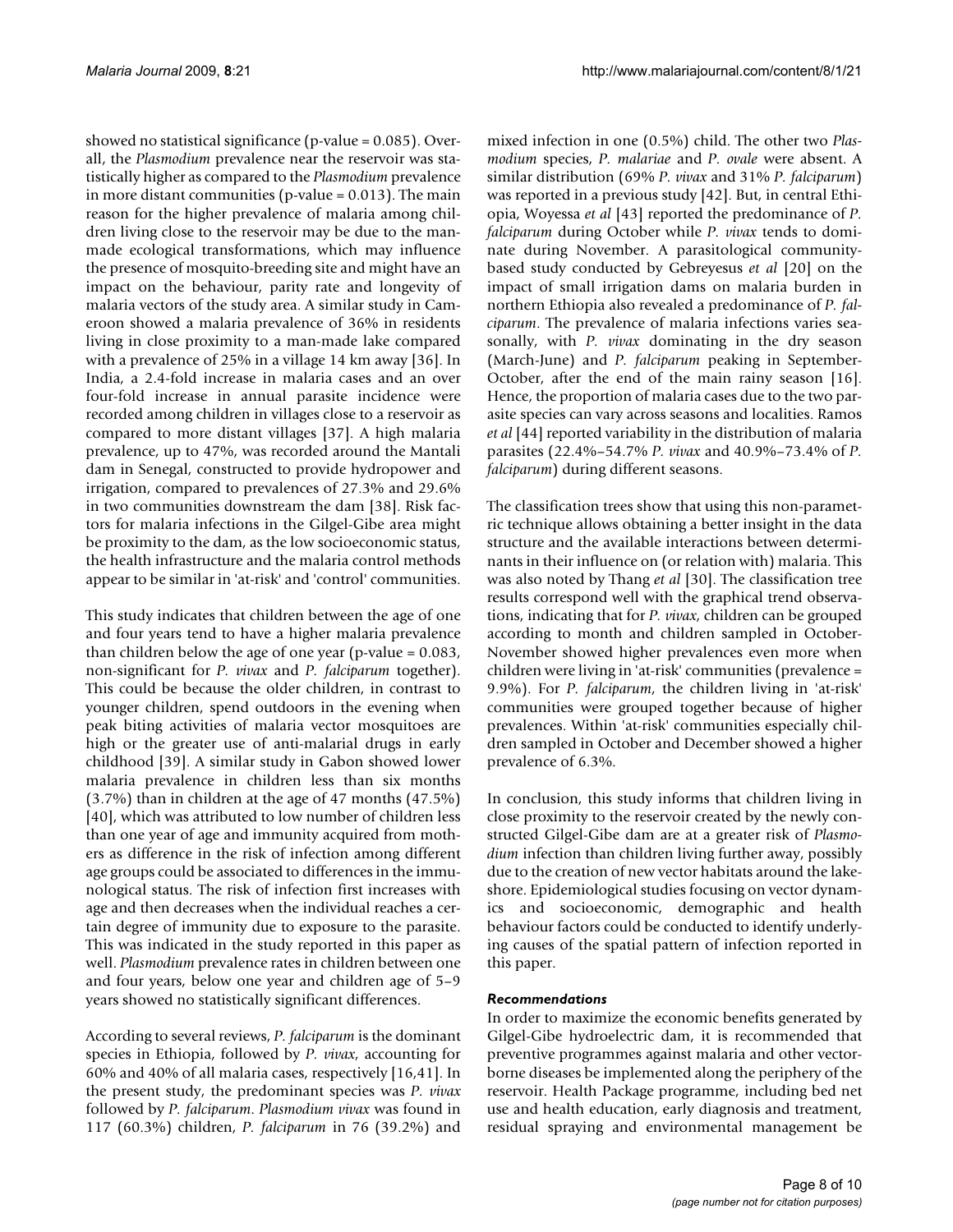implemented in an integrated way and strengthened to reduce disease burden from vector-borne diseases in communities living in close proximity to the new reservoir.

#### **Competing interests**

The authors declare that they have no competing interests.

#### **Authors' contributions**

DY conceptualized the study design, was involved in the coordination, supervision of data collection, data entry, cleaning, analysis, and drafted the manuscript; WL was involved in the design of the survey and reviewed the manuscript; WVB contributed to the discussion and critically reviewed the manuscript; SG was involved in the supervision of the laboratory work and in drafting the manuscript; HK contributed to the study design, and reviewed the manuscript; LD was involved in the interpretation of the statistical analysis and reviewed the manuscript; NS performed the statistical analysis, interpretation and was involved in drafting and revising the manuscript. All authors read and approved the final manuscript

#### **Acknowledgements**

The authors wish to thank the parents and guardians of children for giving consent to involve their children in the study. We are grateful to the peasant association leaders and health workers in Kerssa, Tiro-Afeta and Omo-Nada districts for their co-operation. Data collectors and laboratory technicians involved in the study are also acknowledged. Financial support for the study was obtained from the Ethiopian Science and Technology Commission, the Flemish Interuniversity Council (VLIR), and the Research and Publication Office of Jimma University.

#### **References**

- 1. Lopez AD, Mathers CD, Ezzati M, Jamison DT, Murray CJL: **[Global](http://www.ncbi.nlm.nih.gov/entrez/query.fcgi?cmd=Retrieve&db=PubMed&dopt=Abstract&list_uids=16731270) [and regional burden of diseases and risk factors, 2001: sys](http://www.ncbi.nlm.nih.gov/entrez/query.fcgi?cmd=Retrieve&db=PubMed&dopt=Abstract&list_uids=16731270)[tematic analysis of population health data.](http://www.ncbi.nlm.nih.gov/entrez/query.fcgi?cmd=Retrieve&db=PubMed&dopt=Abstract&list_uids=16731270)** *Lancet* 2006, **367:**1747-1757.
- Snow RW, Guerra CA, Noor AM, Myint HY, Hay SI: The global dis**tribution of clinical episodes of** *Plasmodium falciparum* **[malaria.](http://www.ncbi.nlm.nih.gov/entrez/query.fcgi?cmd=Retrieve&db=PubMed&dopt=Abstract&list_uids=15759000)** *Nature* 2005, **434:**214-217.
- 3. Hay BI, Guerra CA, Tatem AJ, Noor AM, Snow RW: **[The global dis](http://www.ncbi.nlm.nih.gov/entrez/query.fcgi?cmd=Retrieve&db=PubMed&dopt=Abstract&list_uids=15172341)[tribution and population at risk of malaria: past, present and](http://www.ncbi.nlm.nih.gov/entrez/query.fcgi?cmd=Retrieve&db=PubMed&dopt=Abstract&list_uids=15172341) [future.](http://www.ncbi.nlm.nih.gov/entrez/query.fcgi?cmd=Retrieve&db=PubMed&dopt=Abstract&list_uids=15172341)** *Lancet Infect Dis* 2004, **4:**327-336.
- 4. Rowe A, Rowe S, Snow RW, Korenromp E, Schellenberg J, Stein C, Nahlen B, Bryce J, Black R, Steketee R: **The burden of malaria mortality among African children in the year 2000.** *Int J Epidemol* 2006, **35:**691-704.
- 5. Keiser J, Singer BH, Utzinger J: **[Reducing the burden of malaria](http://www.ncbi.nlm.nih.gov/entrez/query.fcgi?cmd=Retrieve&db=PubMed&dopt=Abstract&list_uids=16253887) [in different eco- epidemiological settings with environmen](http://www.ncbi.nlm.nih.gov/entrez/query.fcgi?cmd=Retrieve&db=PubMed&dopt=Abstract&list_uids=16253887)[tal management: a systematic review.](http://www.ncbi.nlm.nih.gov/entrez/query.fcgi?cmd=Retrieve&db=PubMed&dopt=Abstract&list_uids=16253887)** *Lancet Infect Dis* 2005, **5:**695-708.
- 6. Greenwood B, Mutabingwa T: **[Malaria in 2002.](http://www.ncbi.nlm.nih.gov/entrez/query.fcgi?cmd=Retrieve&db=PubMed&dopt=Abstract&list_uids=11832954)** *Nature* 2002, **415:**670-672.
- 7. Luxemburger C, Mc Gready R, Kham A, Morison L, Cho T, Chongsuphajaisiddi T, White NJ, Nosten F: **[Effects of malaria during preg](http://www.ncbi.nlm.nih.gov/entrez/query.fcgi?cmd=Retrieve&db=PubMed&dopt=Abstract&list_uids=11532788)[nancy on infant mortality in an area of low malaria](http://www.ncbi.nlm.nih.gov/entrez/query.fcgi?cmd=Retrieve&db=PubMed&dopt=Abstract&list_uids=11532788) [transmission.](http://www.ncbi.nlm.nih.gov/entrez/query.fcgi?cmd=Retrieve&db=PubMed&dopt=Abstract&list_uids=11532788)** *Am J Epidemiol* 2001, **154:**459-465.
- 8. WHO: *Fighting Disease, Fostering Development* Geneva, World Health Organization; 1996.
- 9. Snow RW, Craig M, Diechmann U, Marsh K: **[Estimating mortality,](http://www.ncbi.nlm.nih.gov/entrez/query.fcgi?cmd=Retrieve&db=PubMed&dopt=Abstract&list_uids=10516785) [morbidity and disability due to malaria among Africa's non](http://www.ncbi.nlm.nih.gov/entrez/query.fcgi?cmd=Retrieve&db=PubMed&dopt=Abstract&list_uids=10516785)[pregnant population.](http://www.ncbi.nlm.nih.gov/entrez/query.fcgi?cmd=Retrieve&db=PubMed&dopt=Abstract&list_uids=10516785)** *Bull World Health Org* 1999, **77:**624-640.
- 10. Holding PA, Snow RW: **Impact of** *Plasmodium falciparum* **malaria on performance and learning: review of the evidence.** *Am J Trop Med Hyg* 2001, **64:**568-575.
- 11. Gratz NG: **The impact of rice production on vector-borne disease problems in developing countries.** In *Vector-Borne Disease Control in Humans through Rice Agro-Ecosystems Management* IRRI in Collaboration with WHO/FAO/UNEP, Panel of Experts on Environmental Management for Vector Control. Philippines, IRRI; 1988:7-12.
- 12. Steinmann P, Keiser J, Bos R, Tanner M, Utzinger J: **[Schistosomiasis](http://www.ncbi.nlm.nih.gov/entrez/query.fcgi?cmd=Retrieve&db=PubMed&dopt=Abstract&list_uids=16790382) [and water resource development: systematic review, meta](http://www.ncbi.nlm.nih.gov/entrez/query.fcgi?cmd=Retrieve&db=PubMed&dopt=Abstract&list_uids=16790382)[analysis, and estimate of people at risk.](http://www.ncbi.nlm.nih.gov/entrez/query.fcgi?cmd=Retrieve&db=PubMed&dopt=Abstract&list_uids=16790382)** *Lancet Infect Dis* 2006, **6:**411-425.
- 13. Erlanger TE, Keiser J, Castro MC, Bos R, Singer BH, Tanner M, Utzinger J: **[Effect of water resource development and man](http://www.ncbi.nlm.nih.gov/entrez/query.fcgi?cmd=Retrieve&db=PubMed&dopt=Abstract&list_uids=16172476)[agement on lymphatic filariasis, and estimates of population](http://www.ncbi.nlm.nih.gov/entrez/query.fcgi?cmd=Retrieve&db=PubMed&dopt=Abstract&list_uids=16172476) [at risk.](http://www.ncbi.nlm.nih.gov/entrez/query.fcgi?cmd=Retrieve&db=PubMed&dopt=Abstract&list_uids=16172476)** *Am J Trop Med Hyg* 2005, **73:**523-533.
- 14. Keiser J, Maltese MF, Erlanger TE, Bos R, Tanner M, Singer BH, Utzinger J: **[Effect of irrigated rice agriculture on Japanese](http://www.ncbi.nlm.nih.gov/entrez/query.fcgi?cmd=Retrieve&db=PubMed&dopt=Abstract&list_uids=15878762) [encephalitis including challenges and opportunities for inte](http://www.ncbi.nlm.nih.gov/entrez/query.fcgi?cmd=Retrieve&db=PubMed&dopt=Abstract&list_uids=15878762)[grated vector management.](http://www.ncbi.nlm.nih.gov/entrez/query.fcgi?cmd=Retrieve&db=PubMed&dopt=Abstract&list_uids=15878762)** *Acta Trop* 2005, **95:**40-57.
- 15. Lindsay SW, Schellenberg AJR, Zeiler HA, Daly RJ, Salum FM, Wilkins HA: **Exposure of Gambian children to** *Anopheles gambiae* **[malaria vectors in an irrigated rice production area.](http://www.ncbi.nlm.nih.gov/entrez/query.fcgi?cmd=Retrieve&db=PubMed&dopt=Abstract&list_uids=7696688)** *Med Vet Entomol* 1995, **9:**50-58.
- 16. Tulu AN: **Malaria.** In *Ecology of Health and Disease in Ethiopia* Edited by: Kloos H, Zein ZA. Boulder: West View Press; 1993:341-352.
- 17. Hunter JM, Rey L, Chu KY, Adekolu-John EO, Mott KE: *Parasitic diseases in water resources development: the need for inter-sectoral negotiation* Geneva, World Health Organization; 1993.
- 18. Ghebreyesus TA, Haile M, Getachew A, Alemayehu T, Witten KH, Teklehaimanot A: **[Pilot studies on the possible effects on](http://www.ncbi.nlm.nih.gov/entrez/query.fcgi?cmd=Retrieve&db=PubMed&dopt=Abstract&list_uids=9675750 ) [malaria of small irrigation dams in Tigray Regional State,](http://www.ncbi.nlm.nih.gov/entrez/query.fcgi?cmd=Retrieve&db=PubMed&dopt=Abstract&list_uids=9675750 ) [Ethiopia.](http://www.ncbi.nlm.nih.gov/entrez/query.fcgi?cmd=Retrieve&db=PubMed&dopt=Abstract&list_uids=9675750 )** *J Pub Health Med* 1998, **20:**238-240.
- 19. Ghebreyesus TA, Haile M, Witten KH, Getachew A, Yohannes AM, Yohannes M, Teklehaimanot HD, Lindsay SW, Byass P: **[Incidence of](http://www.ncbi.nlm.nih.gov/entrez/query.fcgi?cmd=Retrieve&db=PubMed&dopt=Abstract&list_uids=10480820) [malaria among children living near dams in northern Ethio](http://www.ncbi.nlm.nih.gov/entrez/query.fcgi?cmd=Retrieve&db=PubMed&dopt=Abstract&list_uids=10480820)**[pia: community based incidence survey.](http://www.ncbi.nlm.nih.gov/entrez/query.fcgi?cmd=Retrieve&db=PubMed&dopt=Abstract&list_uids=10480820) **319:**663-666.
- 20. Ghebreyesus TA, Haile M, Witten KH, Getachew A, Yohannes M, Lindsay SW, Byass P: **[Household risk factors for malaria among](http://www.ncbi.nlm.nih.gov/entrez/query.fcgi?cmd=Retrieve&db=PubMed&dopt=Abstract&list_uids=10748890) [children in the Ethiopian highlands.](http://www.ncbi.nlm.nih.gov/entrez/query.fcgi?cmd=Retrieve&db=PubMed&dopt=Abstract&list_uids=10748890)** *Trans R Soc Trop Med Hyg* 2000, **94:**17-21.
- 21. WHO: **[Severe falciparum malaria.](http://www.ncbi.nlm.nih.gov/entrez/query.fcgi?cmd=Retrieve&db=PubMed&dopt=Abstract&list_uids=11103309)** *Trans R Soc Trop Med Hyg* 2000, **94(Suppl 1):**S1-S90.
- 22. MOH: *Proceedings of the National Conference on Roll Back Malaria* Addis Ababa, Ethiopia, Ministry of Health; 2000.
- 23. Gebre-Mariam N, Abdulahi Y, Mebrate A: **Malaria.** In *Ecology of Health and Disease in Ethiopia* Edited by: Zein ZA, Kloos H. Ministry of Health, Addis Ababa; 1988:136-150.
- 24. **Ethiopia to provide electricity to 24 million within 5 years** [[http://www.monstersandcritics.com/news/africa/news/](http://www.monstersandcritics.com/news/africa/news/article_1094489.php/Ethiop
ia_to_provide_electricity_to_24_million_within_5_years) [article\\_1094489.phpE](http://www.monstersandcritics.com/news/africa/news/article_1094489.php/Ethiop
ia_to_provide_electricity_to_24_million_within_5_years)thiopia\_to\_provide\_electricity\_to\_24\_million\_ within 5 years]
- 25. Horsefall WR: *Mosquitoes: Their Bionomics and Relation to Disease* London: Constable; 1955.
- 26. White GB: *Anopheles gambiae* **[complex and disease transmis](http://www.ncbi.nlm.nih.gov/entrez/query.fcgi?cmd=Retrieve&db=PubMed&dopt=Abstract&list_uids=4420769)[sion in Africa.](http://www.ncbi.nlm.nih.gov/entrez/query.fcgi?cmd=Retrieve&db=PubMed&dopt=Abstract&list_uids=4420769)** *Trans R Soc Trop Med Hyg* 1974, **68:**278-298.
- 27. Service W: **[Mosquito \(Diptera: Culicidae\) dispersal: the long](http://www.ncbi.nlm.nih.gov/entrez/query.fcgi?cmd=Retrieve&db=PubMed&dopt=Abstract&list_uids=9439109) [and short of it.](http://www.ncbi.nlm.nih.gov/entrez/query.fcgi?cmd=Retrieve&db=PubMed&dopt=Abstract&list_uids=9439109)** *J Med Entomol* 1997, **34:**579-588.
- 28. De Meillon B: **The anophelines of the Ethiopian geographical region.** Publications of the South African Institute of Medical Research, Johannesburg; 1947:160-165.
- 29. Gillies MT: **Anopheline mosquitoes vector behaviour and bionomics.** In *Malaria: principles and practice of malariology* Edited by: Wernsdorfer WH, McGregor I. Churchill Living-stone, London; 1988:453-485.
- 30. Cheesbrough M: *Medical Laboratory Manual for Tropical Countries* 2nd edition. Cambridge: Heinemann Ltd; 1987.
- 31. Muller O, Traore C, Becher H, Kouyate B: **[Malaria morbidity,](http://www.ncbi.nlm.nih.gov/entrez/query.fcgi?cmd=Retrieve&db=PubMed&dopt=Abstract&list_uids=12667146) [treatment-seeking behaviour, and mortality in a cohort of](http://www.ncbi.nlm.nih.gov/entrez/query.fcgi?cmd=Retrieve&db=PubMed&dopt=Abstract&list_uids=12667146) [young children in rural Burkina Faso.](http://www.ncbi.nlm.nih.gov/entrez/query.fcgi?cmd=Retrieve&db=PubMed&dopt=Abstract&list_uids=12667146)** *Trop Med Int Health* 2003, **8:**290-296.
- 32. Bruce-Chwatt LJ: *Essential Malariology* London: William Heinemann Medical Books Ltd; 1985.
- 33. *Guidelines for malaria diagnosis and treatment for frontline health workers in Ethiopia: Malaria and other vector borne diseases control unit. Addis Ababa, Ethiopia* 1999.
- 34. Thang ND, Erhart A, Speybroeck N, Hung LX, Thuan LK, Hung TK, Van Ky P, Coosemans M, D'Alessandro U: **[Malaria in central Viet](http://www.ncbi.nlm.nih.gov/entrez/query.fcgi?cmd=Retrieve&db=PubMed&dopt=Abstract&list_uids=18234102)-**